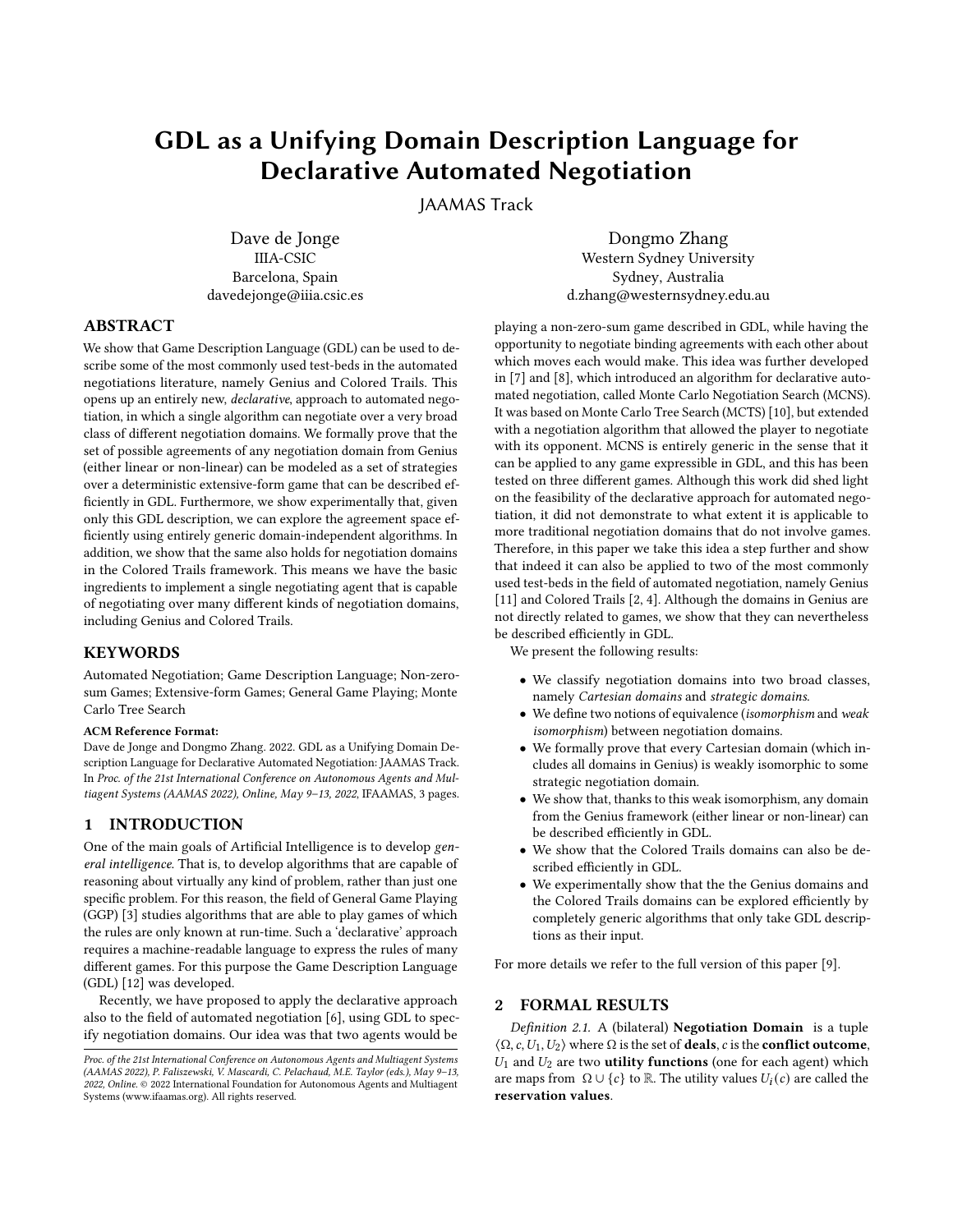We distinguish between two types of negotiation domains, namely Cartesian domains and strategic domains. All domains in the Genius framework are Cartesian, while Colored Trails and the game of Diplomacy [\[5\]](#page-2-11) are examples of strategic domains.

Definition 2.2. A negotiation domain  $\langle \Omega, c, U_1, U_2 \rangle$  is called a Cartesian negotiation domain if its agreement space  $\Omega$  is the Cartesian product of a finite number of finite sets  $\Omega = I_1 \times I_2 \cdots \times I_n$ , which are called the issues of the domain. A linear negotiation domain is a Cartesian negotiation domain for which its utility functions  $U_i$  satisfy:  $U_i(a_1, a_2, \ldots a_n) = \sum_{j=1}^n d_{i,j}(a_j)$  where each  $a_i$  is an element of  $I_i$  and each  $d_{i,i}$  is a map from  $I_i$  to  $\mathbb{R}$ .

The idea of a strategic negotiation domain, is that it represents a negotiation between two players that are playing some game , but that may negotiate which joint strategies they will play. Of course, this only makes sense if the game is a non-zero-sum game, so that the players may indeed mutually benefit from making binding agreements.

Definition 2.3. Let  $G$  be an extensive-form game. Then a strategic negotiation domain over G is a negotiation domain where  $\Omega$ is some set of joint strategies of G, and for each  $\omega \in \Omega$  the utility values  $U_i(\omega)$  are given by the utility values of G that the players would obtain if they played according to the joint strategy  $\omega$ .

A branch negotiation domain is a special case of a strategic negotiation domain, in which the joint strategies that the players may agree upon completely fix every single move from the beginning of the game until the end. So, any agreement between the players completely determines the outcome of the game.

Definition 2.4. For any extensive-form game  $G$  its corresponding **branch negotiation domain**  $\mathcal{B}(G)$  is the strategic negotiation domain over  $G$  for which the possible agreements are exactly the branches of G (sequences of moves that start at the initial state of  $G$  and end at some terminal state of  $G$ ).

Definition 2.5. Two negotiation domains are weakly isomorphic if there exists a one-to-one mapping between all the individually rational outcomes of both domains that preserves the utility values (up to a linear transformation).

We can now state our main theorems. Their proofs can be found in the full version of this paper [\[9\]](#page-2-10).

<span id="page-1-0"></span>Theorem 2.6. For any Cartesian negotiation domain C there exists a game  $G_C$  such that  $\mathcal{B}(G_C)$  is weakly isomorphic to C.

Theorem [2.6](#page-1-0) is important because it says that any Cartesian negotiation domain C can essentially be described by a GDL description of the game  $G_C$ .

THEOREM 2.7. Let  $C$  be a linear negotiation domain with  $n$  issues, and for which the largest issue has size  $m$ . Then, a description of  $C$  in the format of Genius can be converted to a GDL description of  $G_C$  in  $O(mn)$  time and this GDL description will have  $O(mn)$  size.

Theorem 2.8. Let C be a non-linear negotiation domain from the Genius framework with n issues, and with k constraints. Then, a description of C in the format of Genius can be converted to a GDL description of  $G_C$  in  $O(nk)$  time and this GDL description will have  $O(nk)$  size.

Theorem 2.9. Suppose we have an instance of Colored Trails with a grid of size  $m \times m$ , and with c colors. Then it can be described in GDL with a description of size  $O(m^2 + c)$ .

## 3 EXPERIMENTAL RESULTS

The theorems above show that it is possible to efficiently generate GDL descriptions of Genius and Colored Trails instances. The next question we aim to answer, is whether those GDL descriptions can also be parsed efficiently by a negotiation algorithm. Specifically, we have performed a number of experiments to answer the following two questions: Given only the GDL description of a game  $G$ , how quickly can an agent detect its reservation value for the negotiation domain  $\mathcal{B}(G)$ ? and how quickly can an agent discover and evaluate the possible agreements in  $\mathcal{B}(G)$ ?

Detecting the reservation values of  $\mathcal{B}(G)$  amounts to determining the subgame-perfect equilibrium of  $G$ . To do this, we implemented a Score-Bounded MCTS algorithm [\[1\]](#page-2-12). To answer the second question we implemented a simple depth-first search algorithm that iterates over all branches of  $G$ . We repeated these experiments for three types of domains: linear Genius domains, non-linear Genius domains, and Colored Trails domains.

We have converted each of the 24 linear Genius domains that were used for ANAC 2012 into GDL, and we observed that in all cases the reservation value could be found in less than a millisecond, and that even in the largest domain (the Energy domain with 390,625 possible deals) we were able to find and evaluate all possible deals in just over 3 seconds.

We have repeated these experiments with the non-linear domains used for ANAC 2014. However, since the sizes were too large for exhaustive exploration (between  $10^{10}$  and  $10^{50}$  deals) we measured the time required to evaluate 1 million deals. We observed that in all cases the reservation value could be found in less than 10 milliseconds, and that in most cases it took between 15 and 60 seconds to evaluate a million deals. Furthermore, we observed that this time increases with the number of issues in the domain.

Finally, we performed the same experiments on the Colored Trails game. We randomly generated 30 instances of this game, each consisting of a  $6 \times 6$ ,  $7 \times 7$ , or  $8 \times 8$  grid, with 4 different colors, and each player having between 7 and 10 chips. The maximum number of rounds was set to 40. The initial squares of the two players were set at the top-left and bottom-right squares respectively, while their goal squares were set at the center of the grid. We observed that finding the reservation value took between 3 and 11 milliseconds, with very large variance between the various instances, which does not seem to have any correlation with the size of the instances. Furthermore, we observed that it took between 40 and 46 seconds to evaluate a million deals.

## ACKNOWLEDGMENTS

This work was funded by the E.U. Horizon 2020 Research and Innovation Programme project LOGISTAR (Grant Agreement No. 769142), and by a Juan de la Cierva research grant from the Spanish Ministry of Science and Innovation (IJC2018-036443-I).